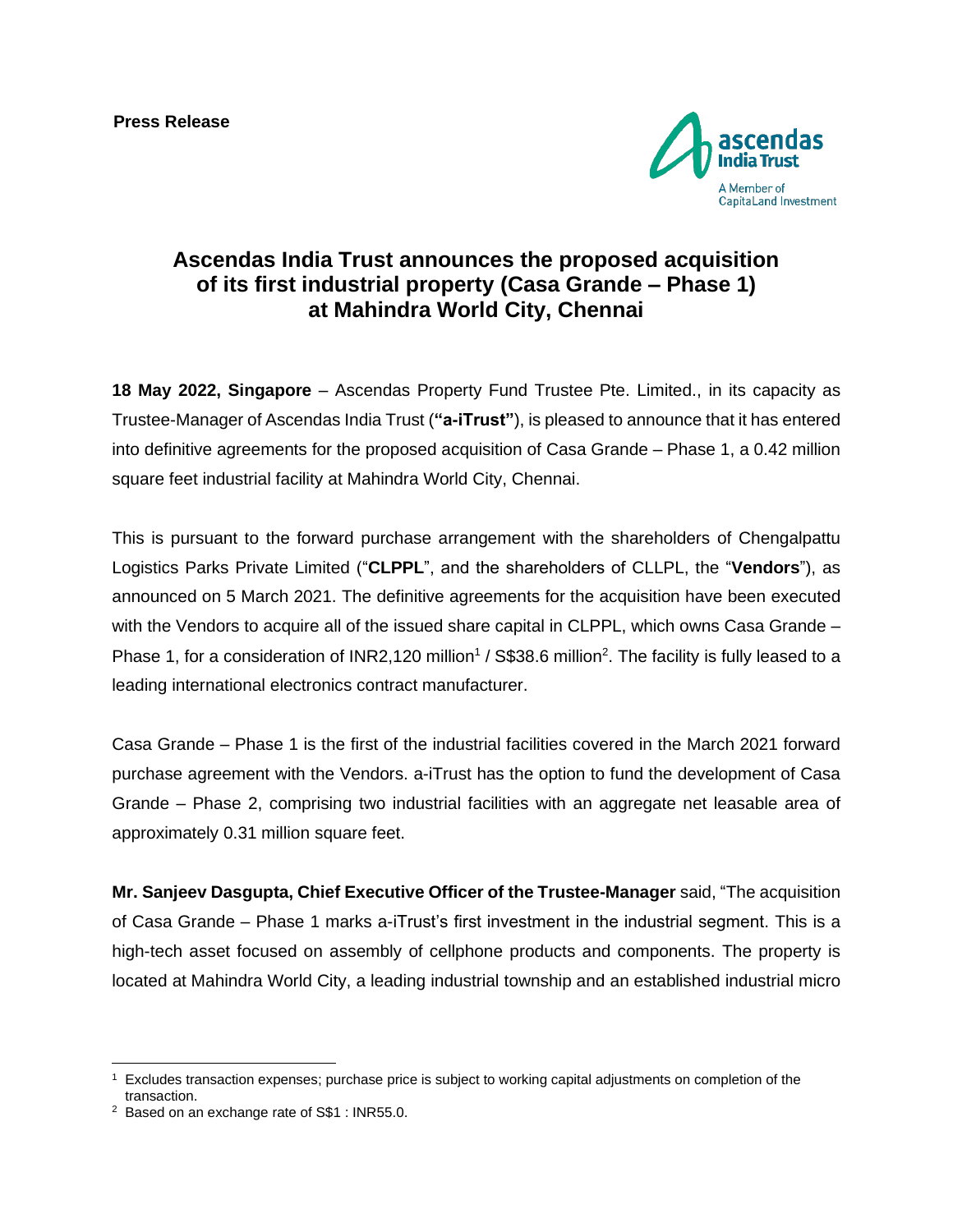market in Chennai. This acquisition validates our diversification strategy in the industrial and logistics segments."

# **Media and investor queries:** Cheah Ying Soon Chief Financial Officer Ascendas India Trust Tel: (65) 6713 2888 I Email: [cheah.yingsoon@a-iTrust.com](mailto:cheah.yingsoon@a-iTrust.com)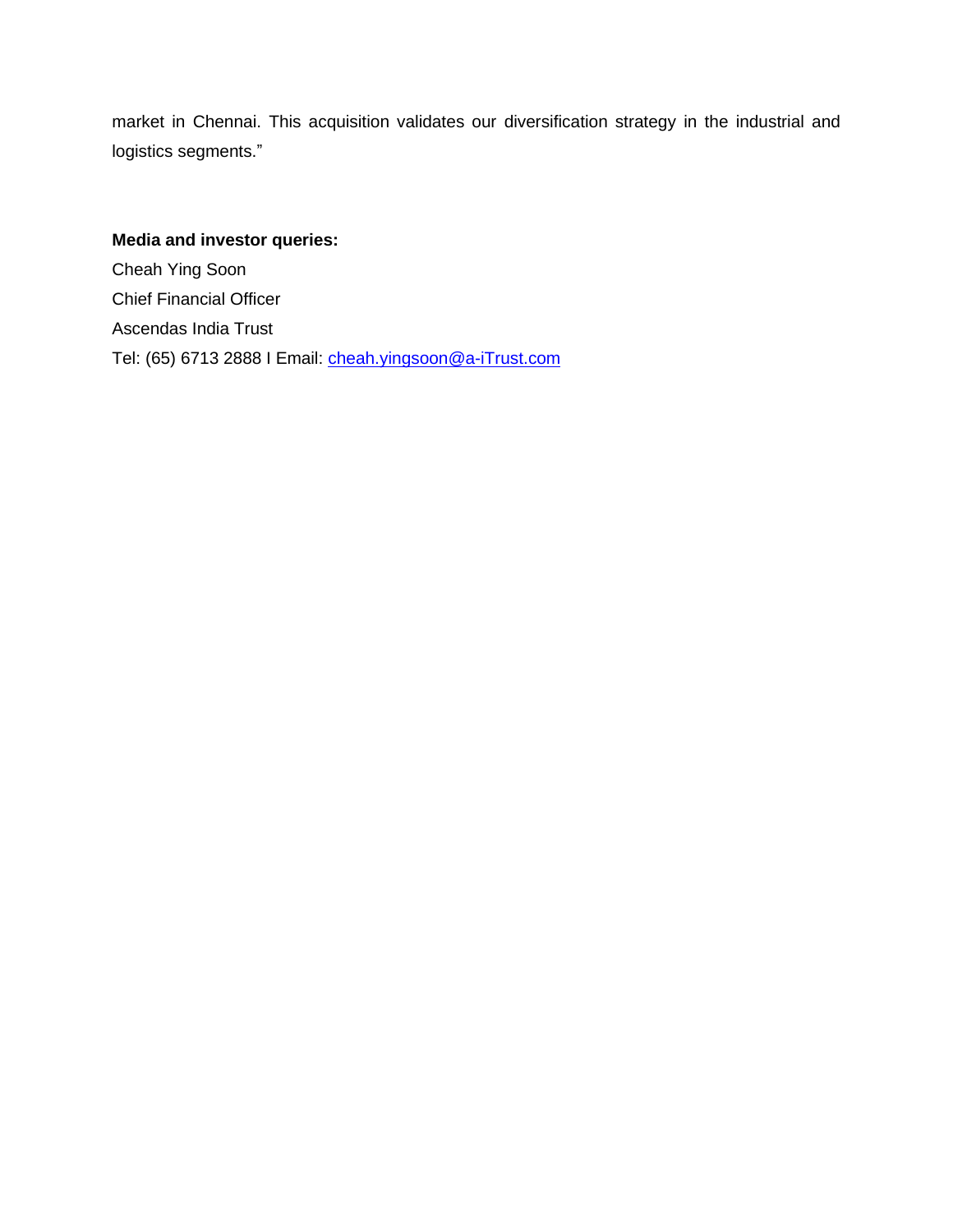## **About Ascendas India Trust (**[www.a-iTrust.com](http://www.a-itrust.com/)**)**

Ascendas India Trust (a-iTrust) was listed on the Singapore Exchange Securities Trading Limited (SGX-ST) in August 2007 as the first Indian property trust in Asia. Its principal objective is to own income-producing real estate used primarily as business space in India. a-iTrust may also develop and acquire land or uncompleted developments primarily to be used as business space, with the objective of holding the properties upon completion. As at 31 December 2021, a-iTrust's asset under management stands at S\$2.4 billion.

a-iTrust's portfolio comprises eight world-class IT business parks, one logistics park and one data centre development in India, with total completed floor area of 15.1 million square feet spread across Bangalore, Chennai, Hyderabad, Pune and Mumbai. a-iTrust is focused on capitalizing on the fast-growing IT industry and logistics/industrial asset classes in India, as well as proactively diversifying into other new economy asset class such as data centres.

a-iTrust is structured as a business trust, offering stable income distributions similar to a real estate investment trust. a-iTrust focuses on enhancing shareholder value by actively managing existing properties, developing vacant land in its portfolio, and acquiring new properties. a-iTrust is managed by Ascendas Property Fund Trustee Pte. Ltd. The trustee-manager is a wholly owned subsidiary of Singapore-listed CapitaLand Investment Limited, a leading global real estate investment manager with a strong Asia foothold.

### **About CapitaLand Investment Limited (**[www.capitalandinvest.com](http://www.capitalandinvest.com/)**)**

Headquartered and listed in Singapore, CapitaLand Investment Limited (CLI) is a leading global real estate investment manager (REIM) with a strong Asia foothold. As at 31 March 2022, CLI had about S\$124 billion of real estate assets under management, and about S\$86 billion of real estate funds under management (FUM) held via six listed real estate investment trusts and business trusts, and 29 private funds across the Asia-Pacific, Europe and USA. Its diversified real estate asset classes cover integrated developments, retail, office, lodging, business parks, industrial, logistics and data centres.

CLI aims to scale its FUM and fee-related earnings through its full stack of investment management and operating capabilities. As the listed investment management business arm of the CapitaLand Group, CLI has access to the development capabilities of and pipeline investment opportunities from CapitaLand's development arm. Being a part of the well-established CapitaLand ecosystem differentiates CLI from other REIMs.

As part of the CapitaLand Group, CLI places sustainability at the core of what it does. As a responsible real estate company, CLI contributes to the environmental and social well-being of the communities where it operates, as it delivers long-term economic value to its stakeholders.